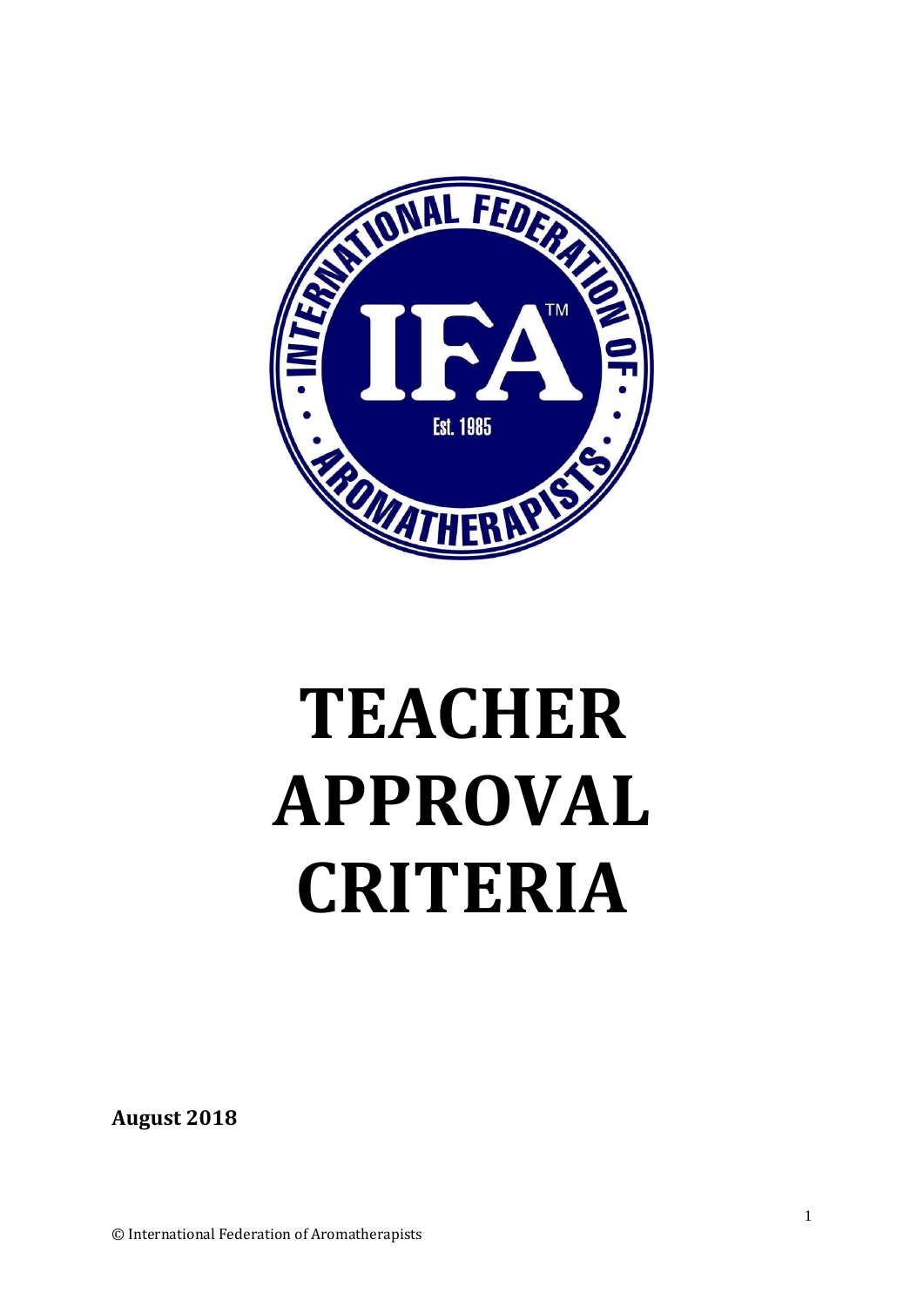# **1. INTRODUCTION**

Thank you for your interest in delivering an IFA Qualification and becoming an IFA Teacher at one of our approved centres. We are delighted to guide you through the quality assurance process. To deliver an IFA Qualification(s) at an IFA approved Centre, the individual must register as a teacher for the IFA Qualification they are applying to deliver and meet the criteria of the category of teacher status they are applying. Supporting information is also provided on how to meet those requirements.

# **2. TEACHER CATEGORIES & CRITERIA**

There are three categories of teacher status dependent on experience. Each category allows the applicant to accrue valuable experience and develop their training skills.

# **PRINCIPAL TEACHER**

Only Principal teachers are able to deliver an IFA Qualification (minimum of 75% of the course). The criteria are as follows:

- Qualification in Aromatherapy equal or higher than the course they will be delivering.
- Qualified in Aromatherapy at least five (5) years or more from date of application.
- Held continuous IFA FULL membership or postgraduate IFA membership in the qualification they wish to deliver for a minimum of three (3) years or equivalent.
- Hold a teachers qualification.

### **£125.00**

### **ASSISTANT TEACHER**

Assistant teachers are able to deliver 25% of an IFA Qualification supervised by a Principal teacher. Assistant teachers have two (2 years) from the date of approval to upgrade to Principal teacher status. Teachers' applications to upgrade must be supported and countersigned by their Principal Teacher in their capacity as mentor. The criteria are as follows:

- Qualification in Aromatherapy equal or higher than the course they will be delivering.
- Qualified in Aromatherapy at least three (3) years or more from date of application.
- Held continuous IFA FULL membership or postgraduate IFA membership in the qualification they wish to deliver for a minimum of two (2) years.
- Hold a teachers qualification.
- Name an appointed principal teacher who you will shadow and who will monitor your performance.

### **£100.00**

### **TRAINEE TEACHER**

Trainee teachers will shadow Assistant teachers. Trainee teachers have two (2 years) from the date of approval to upgrade to Assistant teacher status. Teacher's applications to upgrade must be supported and counter-signed by their Assistant Teacher in their capacity as mentor. The requirements are as follows:

- Qualification in Aromatherapy equal or higher than the course they will be delivering.
- Qualified in Aromatherapy at least two (2) years or more from date of application.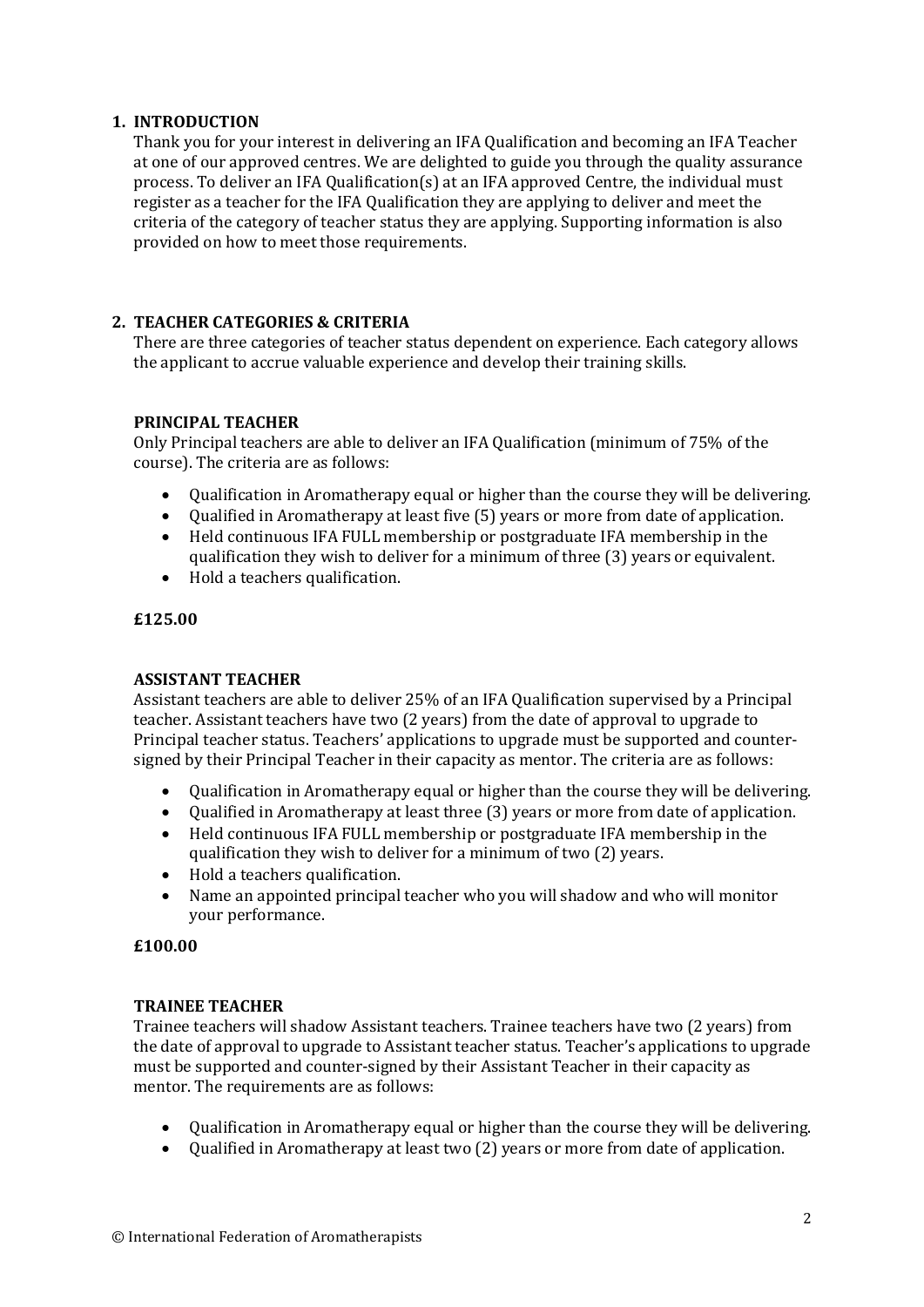- Held IFA FULL membership or postgraduate IFA membership in the qualification they wish to deliver for a minimum of one (1) year.
- Undergoing a teachers qualification
- Name an appointed Assistant or Principal teacher who you will shadow and who will monitor your performance.

**£75.00**

# **3. HOW TO MEET THE REQUIRED STANDARDS**

# **SUBJECT PROFICIENCY**

The individual delivering an IFA qualification must hold the same, equivalent or higher qualification than the one they are applying to teach and assess and is therefore eligible for IFA postgraduate membership.

Types of evidence include:

- ➢ IFA Qualification Certificate e.g. Aromatherapy Diploma, PEOT, Aromacare
- $\triangleright$  IFA Membership number
- $\triangleright$  A copy of Qualification/Certificate(s) that are consistent with the IFA course components. Please download and complete a copy of the [Accredited Prior Learning](https://ifaroma.org/application/files/9015/5957/5244/Aromatherapy_Diploma_APL_Questionnaire.pdf)  [\(APL\) mapping questionnaire,](https://ifaroma.org/application/files/9015/5957/5244/Aromatherapy_Diploma_APL_Questionnaire.pdf) which identifies the learning and assessment requirements - in order to qualify for full membership.

Sample teaching notes will be requested of Centres when they apply to become an approved Centre. A Centre may, as part of their employment contract, request that the tutor produce these notes or provide them to the teacher, which is between the tutor and their employer.

### **SUBJECT EXPERIENCE**

The applicant must have held their qualification in aromatherapy for the amount of years specified for the category of teacher for which they are applying.

Types of evidence include:

- ➢ IFA Qualification Certificate e.g. Aromatherapy Diploma, PEOT, Aromacare
- ➢ Other Qualification Certificate(s) awarded as 'of equal'
- ➢ IFA Membership number

# **REGULATORY COMPLIANCE**

To assure itself that individuals awarded teacher status have a history of conforming to regulatory standards the applicant must either:

- ➢ Have held IFA postgraduate membership for 3 years or more or
- ➢ Provide evidence of having belonged to another appropriate professional membership body for 3 years or more.

NB. If the applicant has not held continuous IFA membership for the required years then the applicant must join the IFA membership at the required level and apply after the respective period. Membership cannot be backdated for the previous 'unregulated' time period. The IFA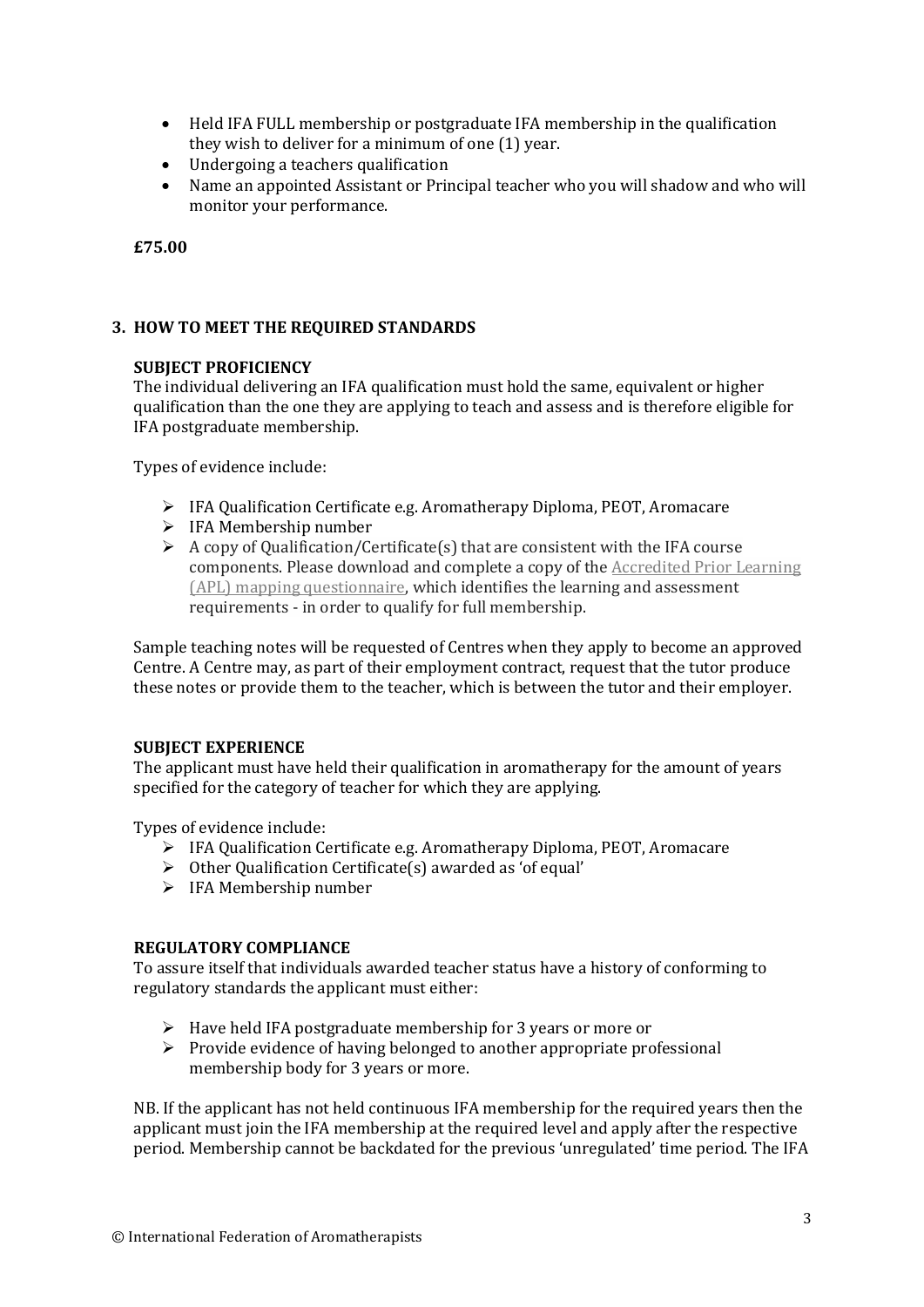will consider applicants' who have held membership with other governing bodies during the time elapse where appropriate.

# **TEACHERS QUALIFICATION**

The individual applying must hold a teachers qualification. Examples of teaching qualification we accept include:

- ➢ IFA Teacher Training Course Certificate,
- $\triangleright$  B.Ed.;
- ➢ Dip.Ed;
- ➢ PTLLS (City & Guilds 7303),
- $\triangleright$  CTLLS (City & Guilds 7304),
- $\triangleright$  DTLLS (City & Guilds PGCE);
- ➢ Train the Trainer Award;
- ➢ other City and Guilds Certificates of Education (7306, 7307, 7321; 7407};
- ➢ relevant learning & development units or N/SVQ/QCF provision.

Other comparable qualification supported by a copy of the course outline and relevant CPD.

### **TEACHING EXPERIENCE**

If you have experience teaching or lecturing in aromatherapy or allied subjects then you will need to provide details to support your application.

Types of evidence include:

- ➢ CV
- ➢ Completion of the Teacher Application Form

If the applicant is inexperienced or has not undertaken the IFA Qualification(s) of which they are applying to teach and are therefore unfamiliar with our curriculum, the IFA may also:

- $\triangleright$  Interview the person by telephone
- $\triangleright$  Refer them to IFA teacher training
- $\triangleright$  Request that the applicant supply a DVD or USB evidencing their teaching in progress (1 hour maximum); this will include a cross section of subjects taught (4 x 15 minutes). If translation is required the onus is on the applicant to supply an English interpreter.